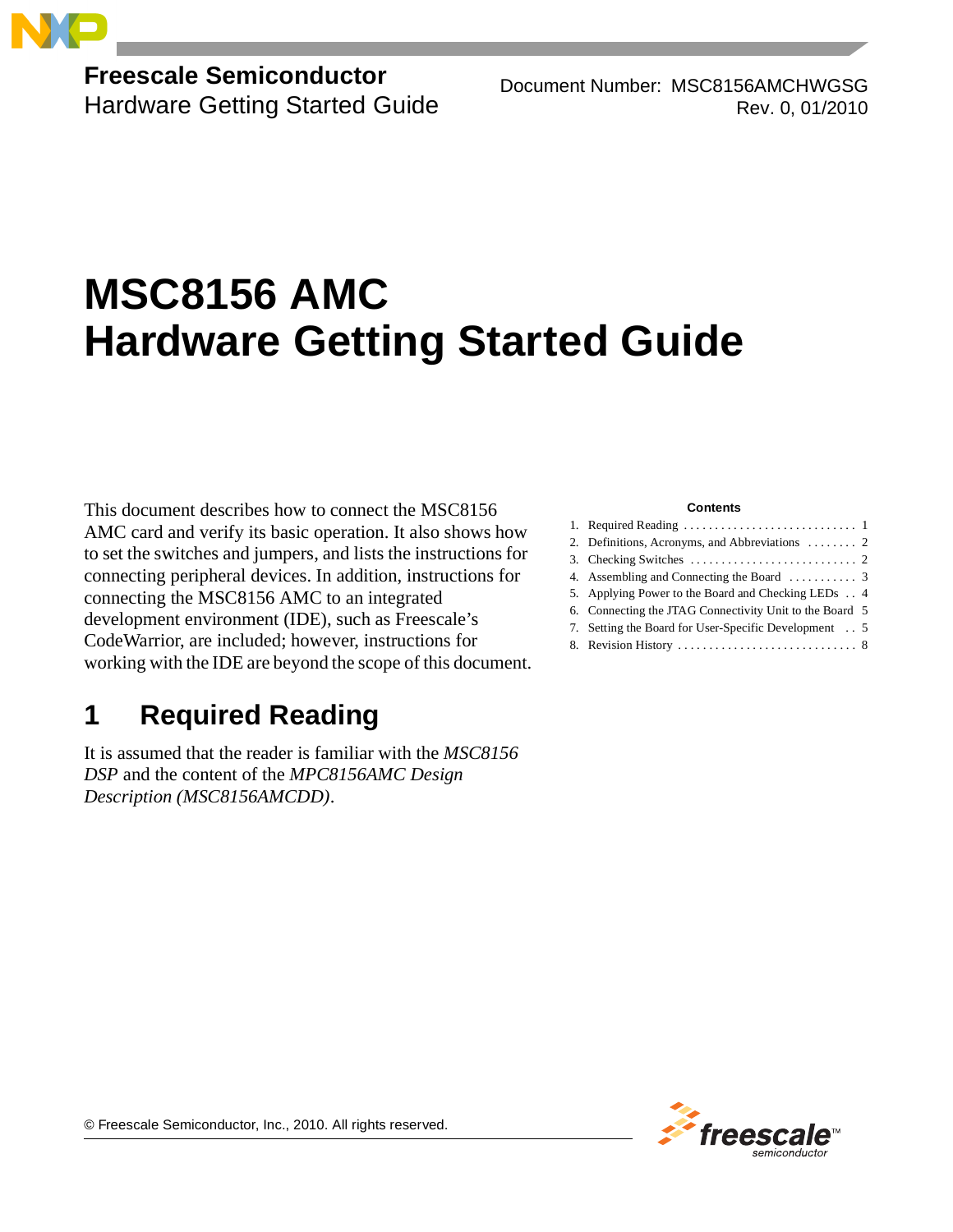

**Definitions, Acronyms, and Abbreviations**

# <span id="page-1-0"></span>**2 Definitions, Acronyms, and Abbreviations**

**Table 1. Definitions, Acronyms, and Abbreviations**

| <b>AMC</b>    | Advanced Mezzanine Card                             |
|---------------|-----------------------------------------------------|
| <b>ATCA</b>   | Advanced Telecommunications Computing Platform      |
| <b>BDM</b>    | Background Debug Mode                               |
| <b>CPLD</b>   | Complex Programmable Logic Device                   |
| DIP           | Dual In Line Package                                |
| DSP           | Digital Signal Processor                            |
| <b>EEPROM</b> | Electrically Erasable Programmable Read Only Memory |
| <b>GETH</b>   | <b>Gigabit Ethernet</b>                             |
| HW            | Hardware                                            |
| $I2C$ (bus)   | Inter-IC bus                                        |
| <b>RCW</b>    | <b>Reset Configuration Source</b>                   |
| <b>SRIO</b>   | Serial Rapid IO                                     |
| <b>UART</b>   | Universal Asynchronous Receiver/Transmitter         |
| MicroTCA      | Micro Telecommunications Computing Platform         |

# <span id="page-1-1"></span>**3 Checking Switches**

Perform the following steps to verify the switch settings on the board:

1. The MSC8156 AMC board has two dual in line package (DIP) switches. The default DIP switch positions can provide set up values for the board. Check the default positions and verify the board is operational before changing the switches. The settings for the switches are shown with their default positions in [Figure 1](#page-1-2), and are described in [Table 2.](#page-2-1)



**Figure 1. Default Switch Settings**

<span id="page-1-2"></span>**MSC8156 AMC Hardware Getting Started Guide, Rev. 0**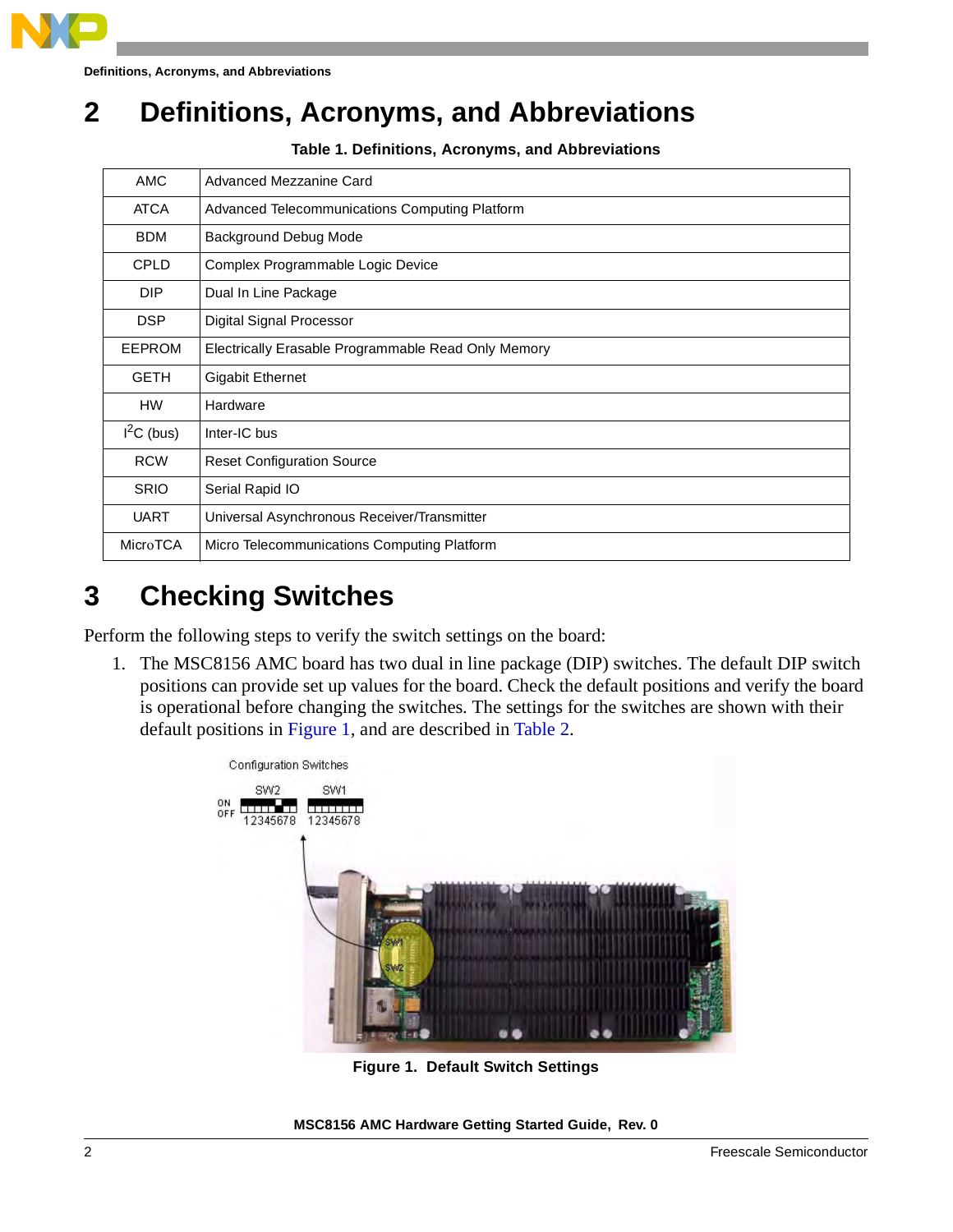

<span id="page-2-1"></span>

| <b>Feature</b>    | Settings $[OFF = 1 ON = 0]$ | <b>Comments</b>                                  |
|-------------------|-----------------------------|--------------------------------------------------|
| SW <sub>2.1</sub> | ON                          | JTAG chain of three MSC8156s                     |
| SW <sub>2.2</sub> | <b>ON</b>                   |                                                  |
| SW <sub>2.3</sub> | <b>ON</b>                   | Select UART from Ethernet switch                 |
| SW2.4             | ON                          |                                                  |
| SW <sub>2.5</sub> | <b>ON</b>                   | CPS10Q SRIO switch frequency = 3.125 GHz         |
| SW <sub>2.6</sub> | <b>OFF</b>                  |                                                  |
| SW <sub>2.7</sub> | <b>ON</b>                   | DSP1 SRIO1 routed to SRIO switch                 |
| SW2.8             | ON                          | RCW source from 1 <sup>2</sup> C, Boot Port=SRIO |
|                   |                             |                                                  |
| SW1.1             | ON                          | MSC8156 debug mode is Off [EE0=0]                |
| SW1.2             | <b>ON</b>                   | CPS10Q in master mode                            |
| SW1.3             | ON                          | $I2C$ Bus = default operation                    |
| SW1.4             | ON                          | DSP1 SRIO1/PCI Clock source is 125 MHz SRIO      |
| SW1.5             | <b>ON</b>                   |                                                  |
| SW1.6             | ON                          | Future use                                       |
| SW <sub>1.7</sub> | <b>ON</b>                   | Chassis operation                                |
| SW1.8             | ON                          | Future use                                       |

**Table 2. Default Switch Settings**

## <span id="page-2-0"></span>**4 Assembling and Connecting the Board**

The following steps should be performed to assemble and connect the board:

- 1. Freescale recommends running the AMC in an ATCA, ΜicroTCA, picoTCA chassis, or equivalent to deliver the correct power and air flow to the board. The board should be inserted into the carrier chassis as per the specific carrier instructions as shown in [Figure 2](#page-3-1).
- 2. An optional external 12 V power supply connector can be supplied for stand-alone operation as shown in [Figure 4.](#page-6-0)

In this mode the user must ensure that adequate cooling is provided for the board. Note that this connector violates the AMC component envelope. The MSC8156ADS power supply can be used here.

3. The user should ensure that the heat sinks are fitted securely.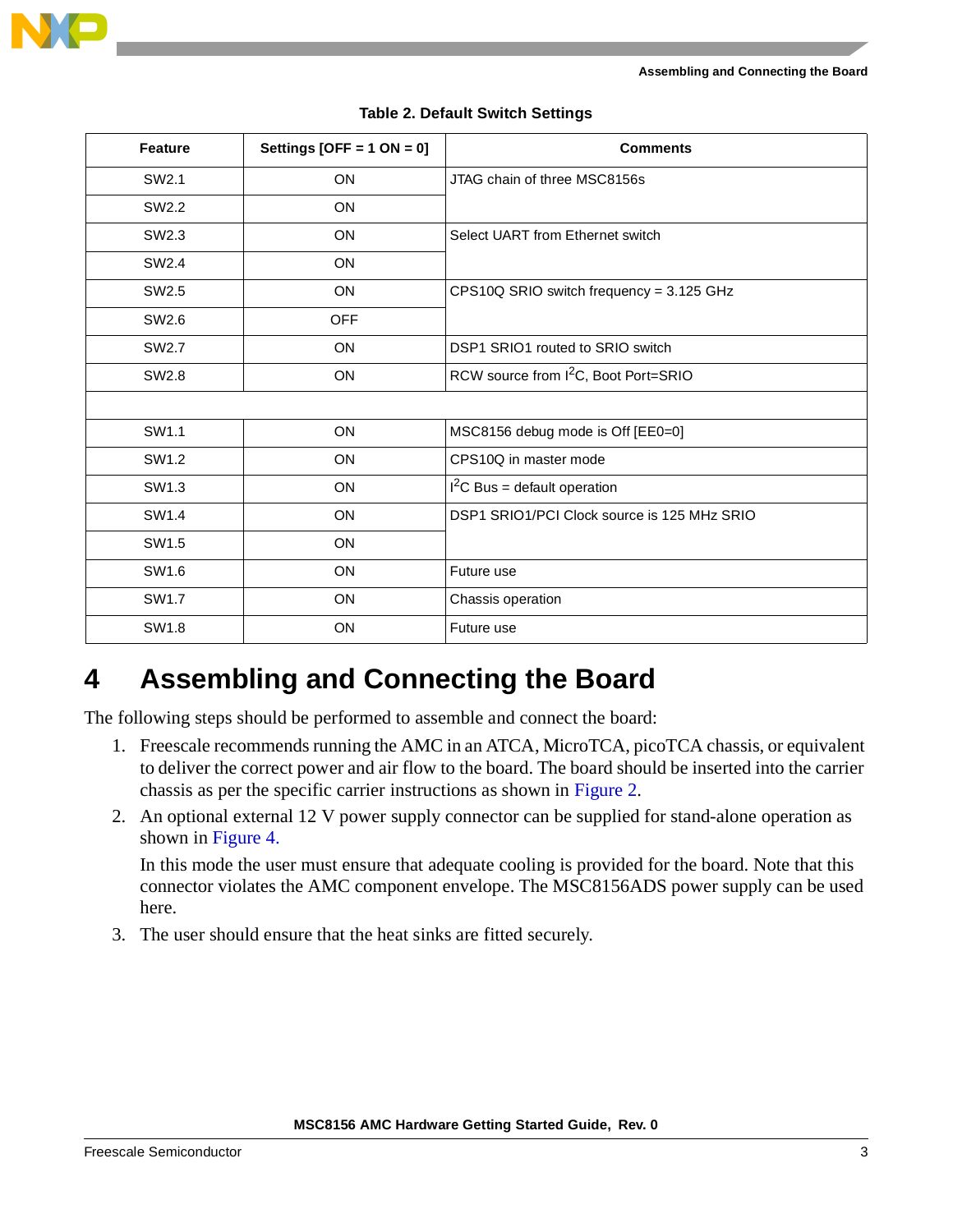

**Applying Power to the Board and Checking LEDs**



**Figure 2. Inserting AMC into Chassis**

## <span id="page-3-1"></span><span id="page-3-0"></span>**5 Applying Power to the Board and Checking LEDs**

The following steps should be performed to apply power to the board and check the LED operation:

- 1. Switch on the power to the chassis (or to the stand-alone connector).
- 2. Check for completion of the reset sequence indicated by the LEDs (see [Figure 4](#page-6-0) and [Figure 5](#page-6-1) for locations). A full description of the LED operation is given in [Table 3.](#page-3-2)
- 3. When powered up:
	- a) The five LEDs (D1–D5) flash ON and then turn OFF. D5 then blinks to indicate the board is powered up and alive.
	- b) Any Ethernet activity is indicated by D4.
- 4. Pressing the front panel reset button resets the AMC.
- 5. Pressing the reset button on the AMC secondary side resets the AMC.

<span id="page-3-2"></span>[Table 3](#page-3-2) shows the list of LED operations.

| <b>Description</b>                 | Ref             | Color       | <b>LED ON</b>                               | <b>LED OFF</b>      |
|------------------------------------|-----------------|-------------|---------------------------------------------|---------------------|
| DSP <sub>1</sub>                   | D <sub>1</sub>  | Green       | User programmable                           | User programmable   |
| DSP <sub>2</sub>                   | D <sub>2</sub>  | Green       | User programmable                           | User programmable   |
| DSP <sub>3</sub>                   | D <sub>3</sub>  | Green       | User programmable                           | User programmable   |
| Port 0 Ethernet Activity           | D <sub>4</sub>  | Yellow      | <b>Flash: Ethernet Activity</b><br>ON: Link | No link             |
| <b>Board Alive Indicator</b>       | D <sub>5</sub>  | Yellow      | Flash for board running                     | Payload power Off   |
| Front Panel [Blue Hot Swap]        | D7              | <b>Blue</b> | <b>Hot Swap Status</b>                      | Hot Swap status     |
| Front Panel [Red: Out of Service]] | D <sub>8</sub>  | Red         | Error condition                             | Normal operation    |
| Front Panel [Green: In Service]    | D <sub>9</sub>  | Green       | Not implemented                             | Not implemented     |
| <b>UART Activity</b>               | D <sub>32</sub> | Orange      | Flash for activity                          | OFF for no activity |

**Table 3. LED Operation**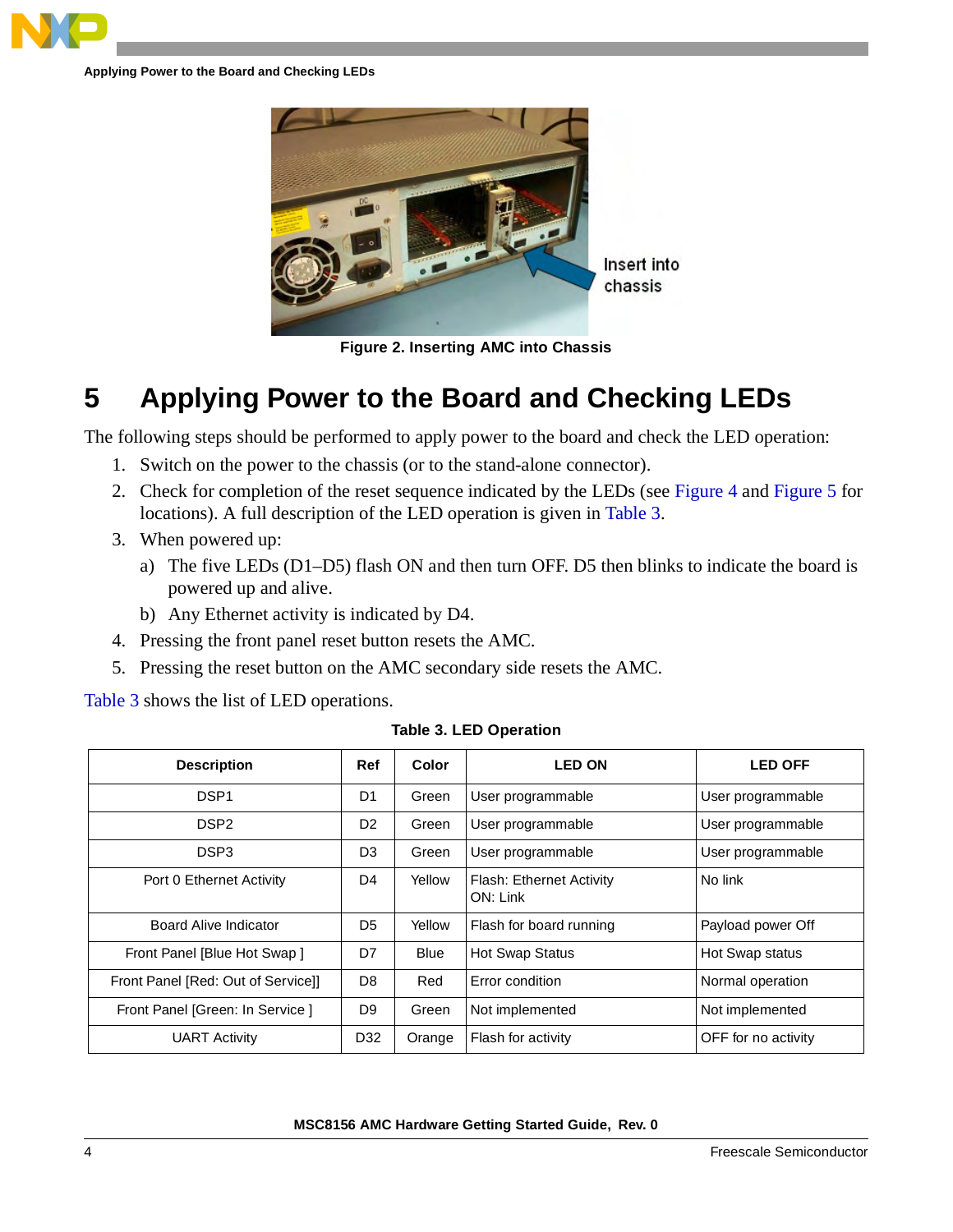

# <span id="page-4-1"></span>**6 Connecting the JTAG Connectivity Unit to the Board**

The JTAG connectivity unit (USB tap) enables the CodeWarrior software to work with the board. Use the following steps to complete this connection:

- 1. Connect the JTAG connectivity unit to the JTAG/ONCE 14-pin connector
- 2. Switch ON power to the board.
- 3. Check for completion of the reset sequence (see [Section 5, "Applying Power to the Board and](#page-3-0)  [Checking LEDs](#page-3-0)).
- 4. Continue as per standard CodeWarrior instructions.



**Figure 3. Connecting the JTAG**

### <span id="page-4-0"></span>**7 Setting the Board for User-Specific Development**

There are two main programming headers on the board, as follows:

- 1. J7, which can be used to program the MSC8156
- 2. J12, the expansion connector is designed to offload programming headers and test interfaces from the board. An expansion card, shown in [Figure 6](#page-7-1), is fitted to the connector that gives access to the following:
	- a) COP Header (for QorIQ Mezzanines)
	- b) MMC payload UART
	- c) MMC serial debug interface UART
	- d) MMC JTAG
	- e) FPGA JTAG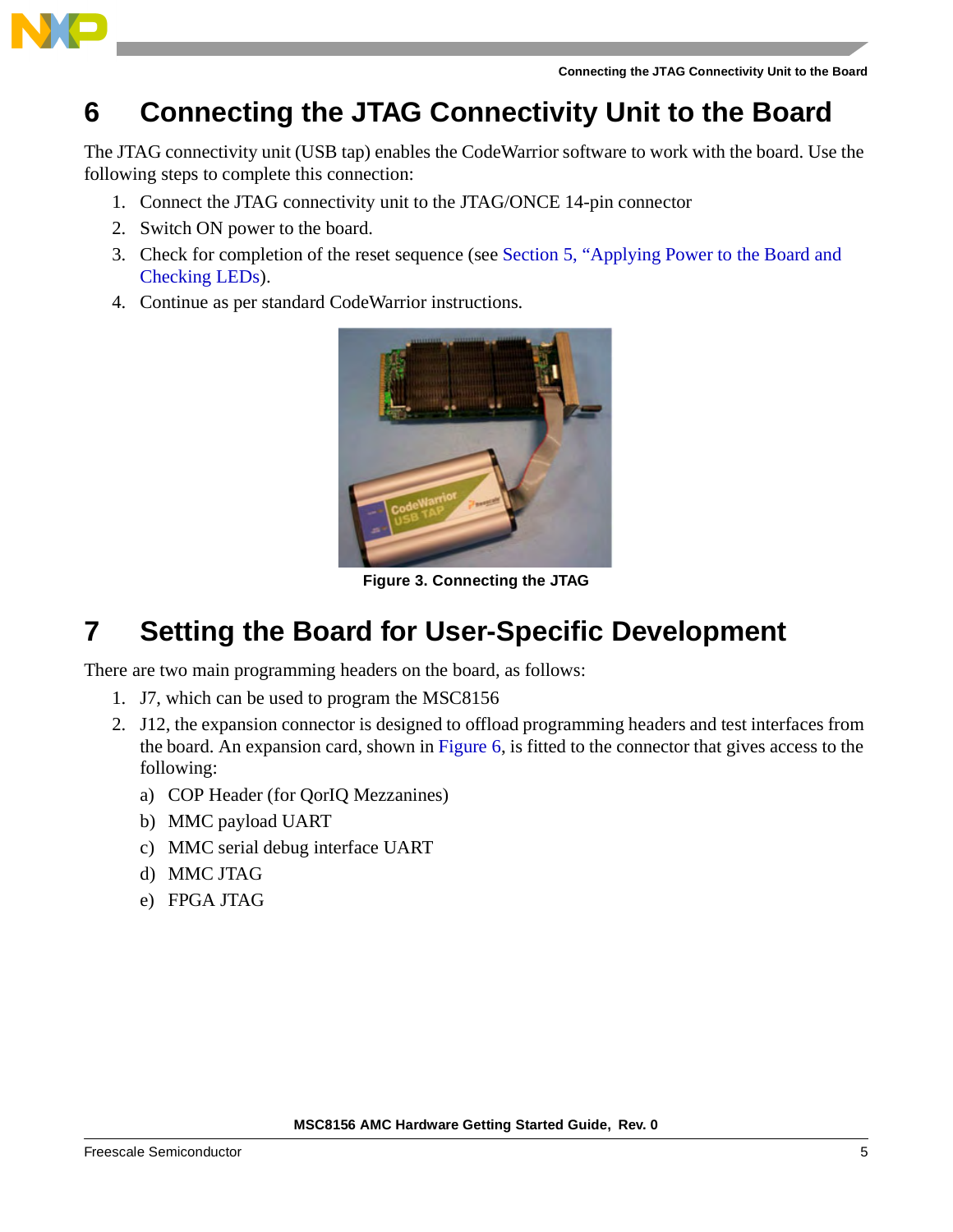

### **Setting the Board for User-Specific Development**

<span id="page-5-0"></span>[Table 4](#page-5-0) explains the number of configurations that can be set depending on the user mode of application.

| <b>Feature</b>    | Settings $[OFF = 1 ON = 0]$ | <b>Comments</b>                                                                             |
|-------------------|-----------------------------|---------------------------------------------------------------------------------------------|
| SW2.1<br>SW2.2    | SW2.1/SW2.2                 | Select JTAG chain                                                                           |
|                   | ON ON                       | Full chain (x3)                                                                             |
|                   | ON OFF<br>OFF ON            | DSP1 only<br>DSP2 only                                                                      |
|                   | OFF OFF                     | DSP3 only                                                                                   |
| SW2.3<br>SW2.4    | SW2.3/SW2.4                 | <b>UART</b> selection                                                                       |
|                   | ON ON                       | <b>Ethernet switch</b>                                                                      |
|                   | ON OFF                      | DSP <sub>1</sub>                                                                            |
|                   | OFF ON<br>OFF OFF           | DSP <sub>2</sub><br>DSP3                                                                    |
| SW <sub>2.5</sub> | SW2.5/SW2.6                 | CPS10Q SRIO switch frequency                                                                |
| SW2.6             |                             |                                                                                             |
|                   | ON ON<br>ON OFF             | 1.25 GHz<br>3.125 GHz                                                                       |
|                   | OFF ON                      | 2.5 GHz                                                                                     |
|                   | OFF OFF                     | <b>Illegal Mode</b>                                                                         |
| SW <sub>2.7</sub> | ON                          | DSP1 SerDes Port 1: SRIO1 Port connects to SRIO Switch                                      |
|                   | <b>OFF</b>                  | DSP1 SerDes Port 1: SRIO1/PCIe connects direct to backplane Port [4:7]                      |
| SW2.8             | <b>ON</b><br><b>OFF</b>     | RCW Source: I <sup>2</sup> C, Boot Port=SRIO<br>RCW Source: Hard Coded Option 1             |
|                   |                             |                                                                                             |
|                   |                             |                                                                                             |
| SW1.1             | ON<br><b>OFF</b>            | MSC8156 Debug Mode: Off [EE0=0]<br>MSC8156 Debug Mode: On [EE0=1]                           |
| SW1.2             | ON                          | CPS10Q Boot Mode: Master mode [reads configuration]                                         |
|                   | <b>OFF</b>                  | CPS10Q Boot Mode: Slave mode                                                                |
| SW1.3             | <b>ON</b>                   | I <sup>2</sup> C Bus: Separate CPS10Q & Mezzanine I <sup>2</sup> C Bus [default]            |
|                   | <b>OFF</b>                  | I <sup>2</sup> C Bus: Single CPS10Q and Mezzanine I <sup>2</sup> C Bus [EEPROM programming] |
| SW1.4<br>SW1.5    | SW1.4/SW1.5                 | DSP 1 SRIO1/PCI Clock source is 125 MHz SRIO                                                |
|                   | ON ON                       | 125 MHz SRIO Clock                                                                          |
|                   | ON OFF<br>OFF ON            | n/a<br>100 MHz PCIe from backplane                                                          |
|                   | OFF OFF                     | 100 MHz PCIe from on board oscillator                                                       |
| SW1.6             | ON                          | Future use                                                                                  |
| SW1.7             | <b>OFF</b>                  | Board power up: Stand-alone mode                                                            |
|                   | ON                          | Board power up: Chassis operation                                                           |
| SW1.8             | ON                          | Future use                                                                                  |

### **Table 4. User Option Switch Settings**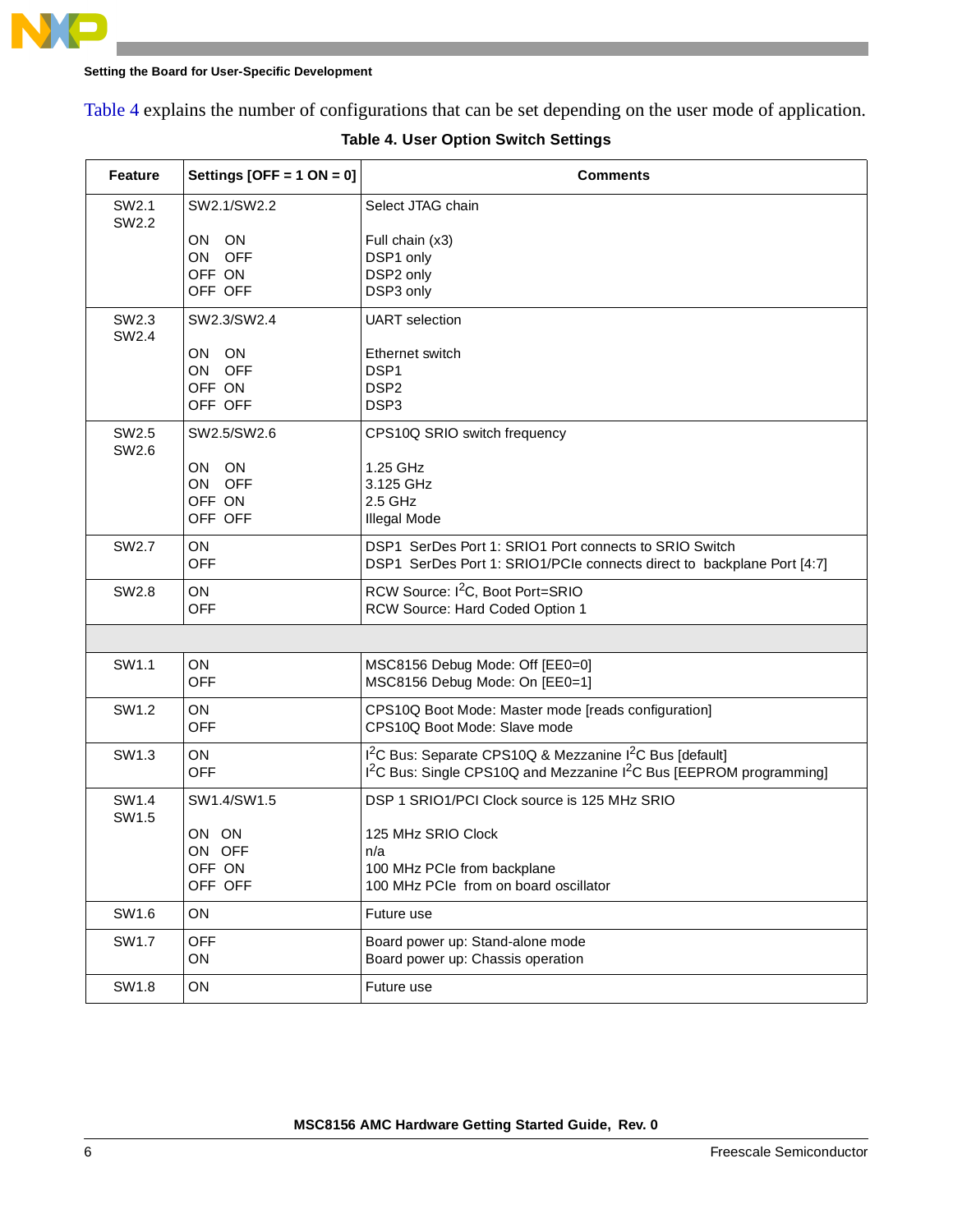

**Setting the Board for User-Specific Development** 



D32 UART Activity

D1 D2 D3 D4 D5

D1: DSP1 D2:DSP2 D3: DSP3 D4: Port 0 Ethernet Activity D5: Board alive LED

### **Figure 4. Secondary Side Main Features**

<span id="page-6-0"></span>

<span id="page-6-1"></span>**Figure 5. Primary Side Main Features**

### **MSC8156 AMC Hardware Getting Started Guide, Rev. 0**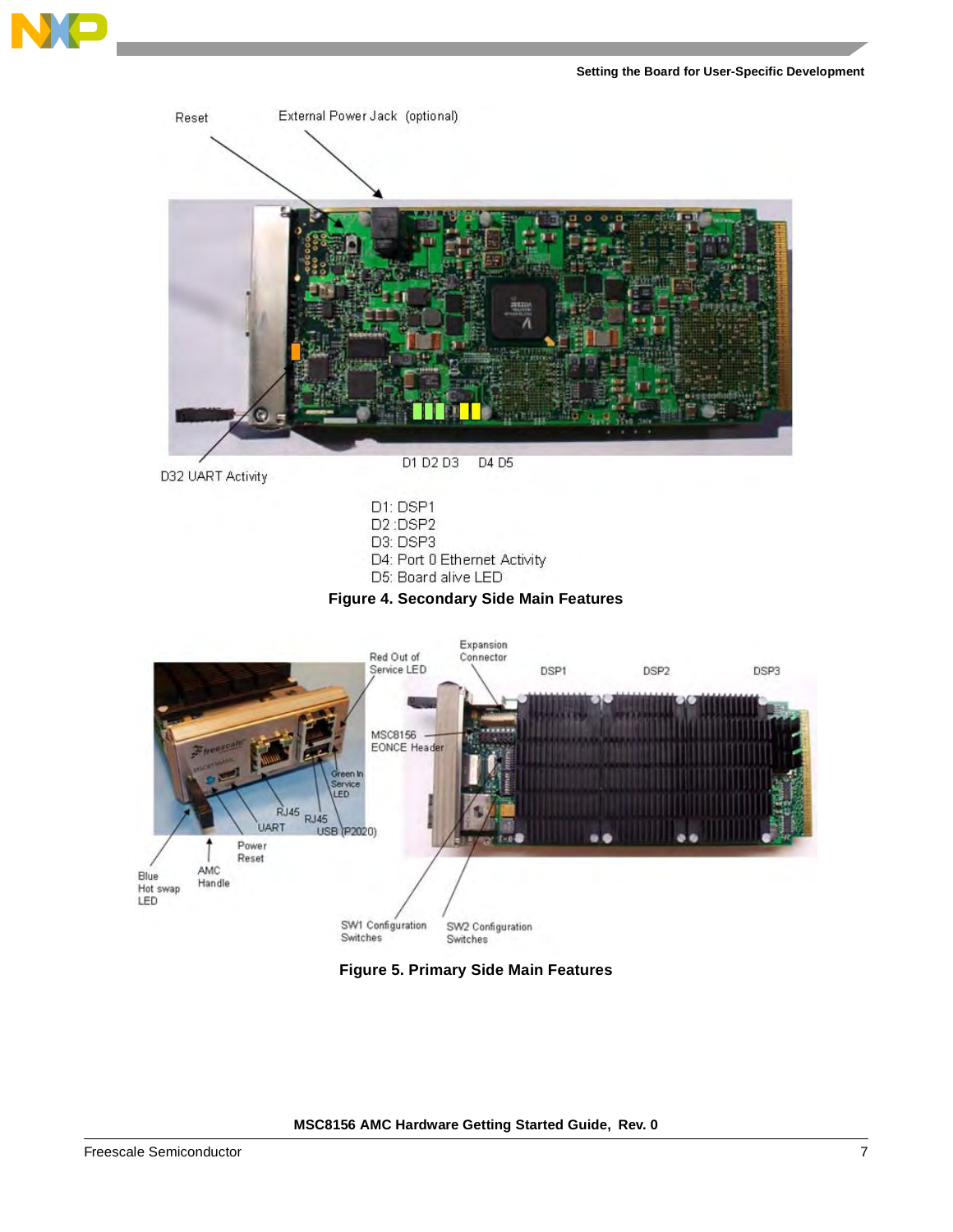

**Revision History**



Interface Debug Interface

**Figure 6. Expansion Board**

# <span id="page-7-1"></span><span id="page-7-0"></span>**8 Revision History**

### **Table 5. Document Revision History**

| <b>Revision Number</b> | Date    | <b>Substantive Change(s)</b> |
|------------------------|---------|------------------------------|
|                        | 01/2010 | Initial release.             |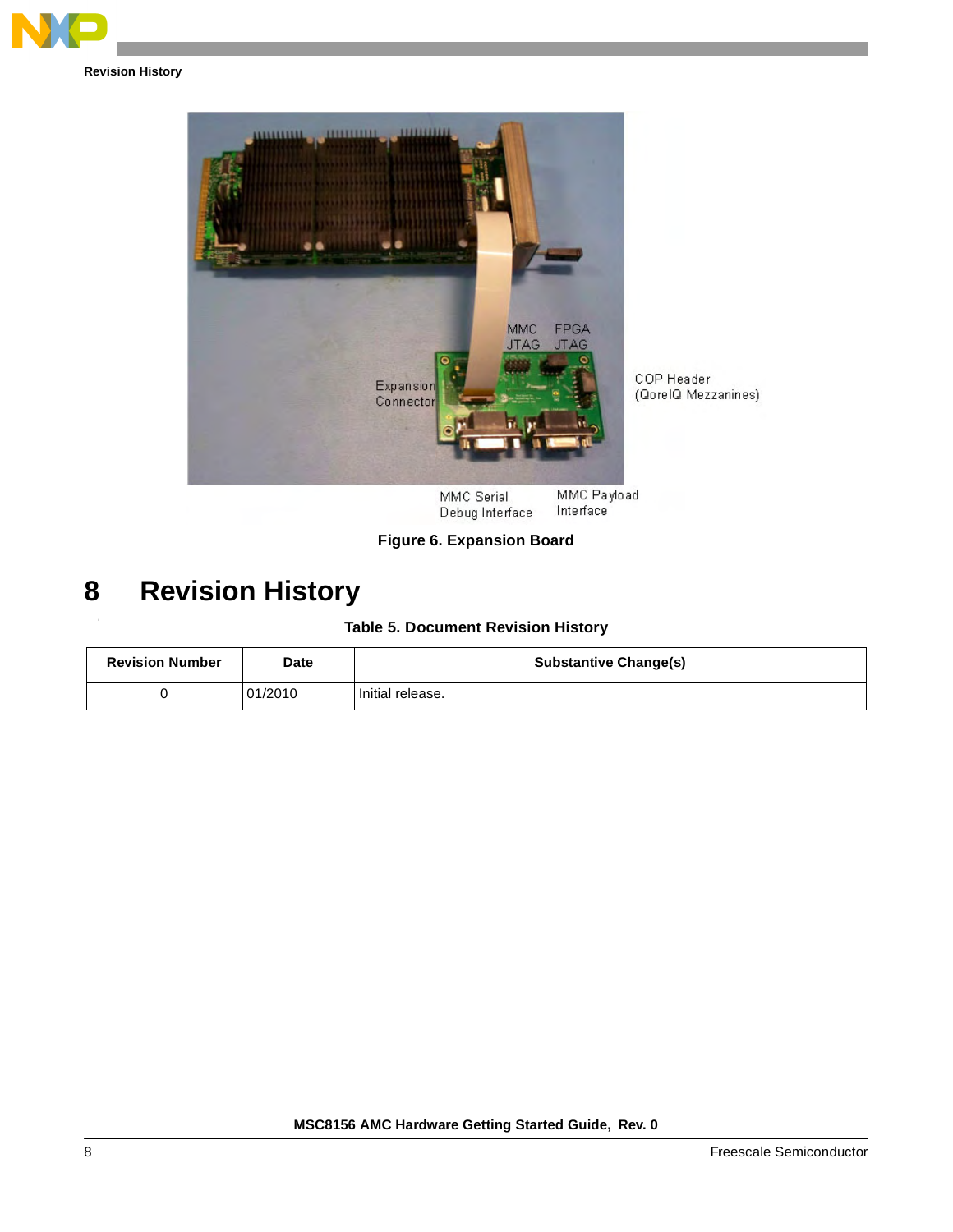

 $\overline{\phantom{a}}$ 

### **THIS PAGE INTENTIONALLY LEFT BLANK**